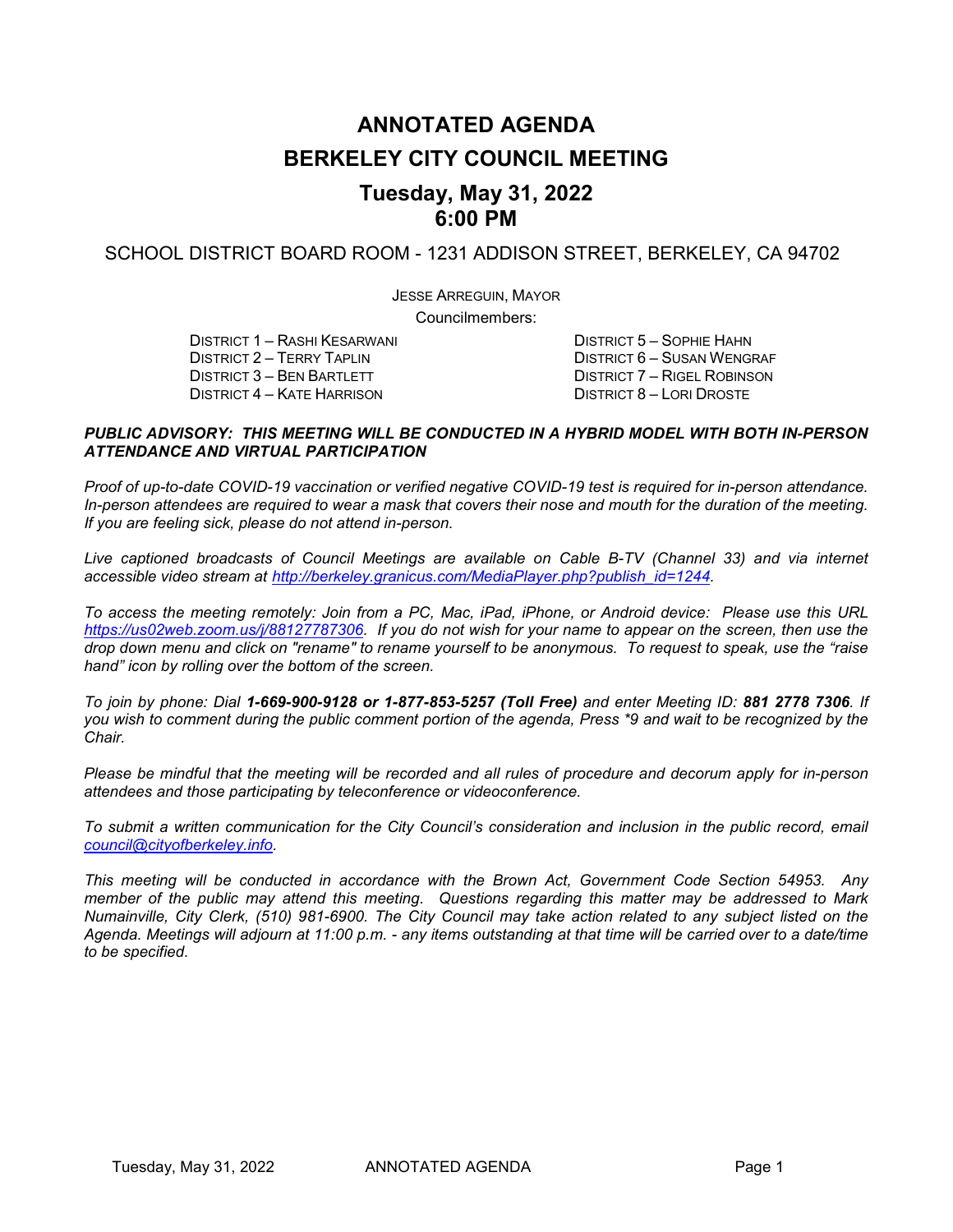# **Preliminary Matters**

**Roll Call:** 6:05 p.m.

**Present:** Taplin, Bartlett, Hahn, Wengraf, Robinson, Droste, Arreguin

**Absent:** Kesarwani, Harrison

Councilmember Kesarwani present at 6:09 p.m.

#### **Ceremonial Matters:**

- 1. Adjourned in Memory of Toni Gardner, Local Activist and Mother of Vice-Mayor Harrison
- 2. Recognition of the Berkeley High School Debate Team National Tournament Champions
- 3. Presentation by East Bay Community Law Center and Eviction Defense Center

### **City Manager Comments:** None

#### **Public Comment on Non-Agenda Matters:** 10 speakers.

**Action:** M/S/C (Arreguin/Hahn) to add an item to the agenda relating to an excused bereavement absence for Vice-Mayor Harrison pursuant to Government Code Section (54954.2(b)(2) and making the finding that there is a need to take immediate action and the need for action came to the attention of the local agency subsequent to the agenda for this meeting being posted.

**Vote:** Ayes – Kesarwani, Taplin, Bartlett, Hahn, Wengraf, Robinson, Droste, Arreguin; Noes – None; Abstain – None; Absent – Harrison.

# **Consent Calendar**

### **Public Comment on Consent Calendar and Information Items Only:** 10 speakers.

**Action:** M/S/C (Arreguin/Wengraf) to adopt the Consent Calendar in one motion except as indicated.

**Vote:** Ayes – Kesarwani, Taplin, Bartlett, Hahn, Wengraf, Robinson, Droste, Arreguin; Noes – None; Abstain – None; Absent – Harrison.

### **Urgency Item: Grant Excused Absence to Vice Mayor Harrison Pursuant to Charter Article V, Section 19 and the City's Bereavement Policy**

**From:** Vice Mayor Kate Harrison

**Recommendation:** Grant excused absence to Vice Mayor Harrison pursuant to Charter Article V., Section 19, and consistent with the City's bereavement policy regarding death of a "close family member."

Contact: Vice Mayor Kate Harrison, 510-981-7140

**Action:** Approved recommendation.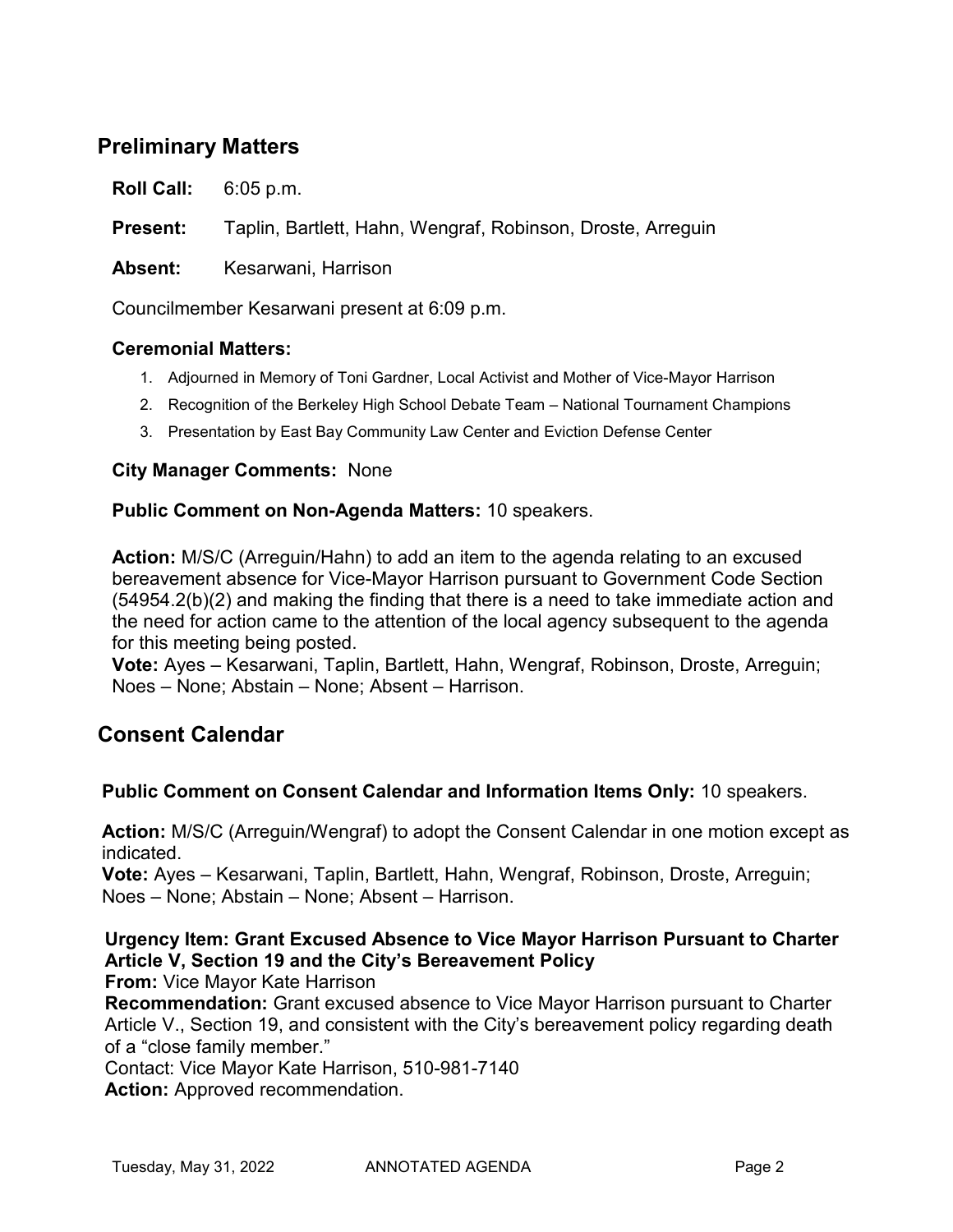### **1. Resolution Making Required Findings Pursuant to the Government Code and Directing City Legislative Bodies to Continue to Meet Via Videoconference and Teleconference**

### **From: City Manager**

**Recommendation:** Adopt a Resolution making the required findings pursuant to Government Code Section 54953(e)(3) and determining that as a result of the continued threat to public health and safety posed by the spread of COVID-19, City legislative bodies shall continue to meet via videoconference and teleconference, initially ratified by the City Council on September 28, 2021, and subsequently reviewed and ratified on October 26, 2021, November 16, 2021, December 14, 2021, January 10, 2022, February 8, 2022, March 8, 2022, March 22, 2022, April 12, 2022, and May 10, 2022.

**Financial Implications:** To be determined Contact: Farimah Brown, City Attorney, (510) 981-6950 **Action:** Adopted Resolution No. 70,362–N.S.

### **2. Minutes for Approval**

#### **From: City Manager**

**Recommendation:** Approve the minutes for the Council meetings of April 12 (closed and regular), April 19, (closed and special), April 21 (special), April 26 (special and regular).

#### **Financial Implications:** None

Contact: Mark Numainville, City Clerk, (510) 981-6900 **Action:** Approved the minutes as submitted.

# **3. Resolution Supporting the Sale of 3404 King Street and transfer of the Turning Point transitional housing program for homeless youth from Fred Finch Youth Center to Larkin Street Youth Services**

### **From: City Manager**

**Recommendation:** Adopt a Resolution supporting the sale of the property at 3404 King Street, currently owned by Fred Finch Youth Center (FFYC), to Larkin Street Youth Services (LSYS) to continue operating the Turning Point transitional housing program for homeless transition-aged youth. The proposed resolution would: Immediately forgive in full an outstanding Housing Trust Fund loan on the property, with an outstanding balance of \$305,000, otherwise set to be forgiven in 2027; Authorize the City Manager to enter into contract and necessary amendments with LSYS and reallocate the balance of the funding currently committed to FFYC through the FY20-23 Community Agency Funding RFP process, in an amount not to exceed \$89,255 in FY23; Reallocate funding from contract with Covenant House California (Contract No. 31900239) when said contract terminates at the end of June 2022, in an amount not to exceed \$318,000 for FY23, to LSYS.

#### **Financial Implications:** See report

Contact: Peter Radu, City Manager's Office, (510) 981-7000 **Action:** Adopted Resolution No. 70,363–N.S.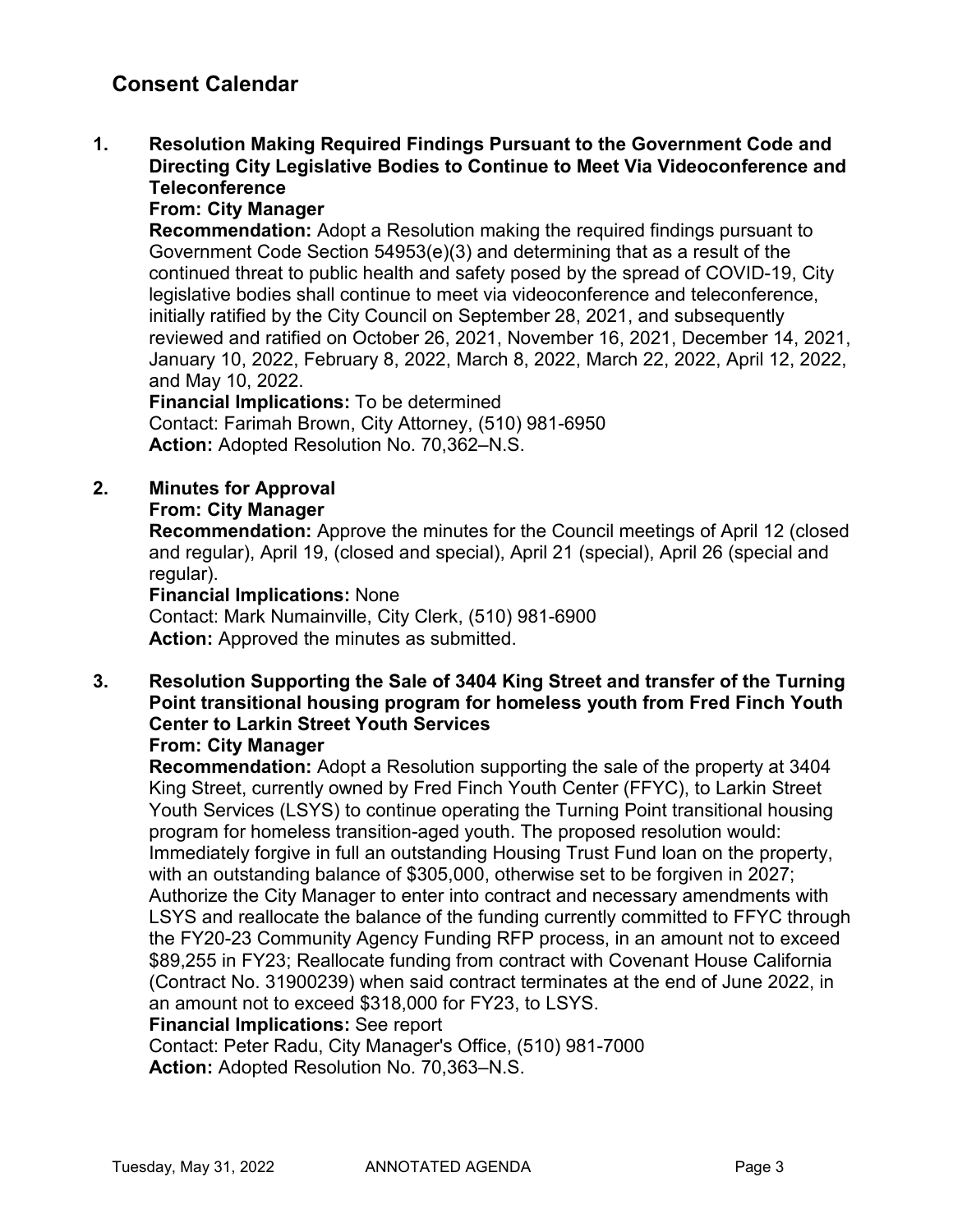#### **4. Commission Reorganization: Amendments to Berkeley Municipal Code Section 7.52.190 (Homeless Services Panel of Experts) From: City Manager**

### **Recommendation:**

1. Adopt first reading of an Ordinance amending Section 7.52.190 of the Berkeley Municipal Code, the enabling legislation for the Homeless Services Panel of Experts (HSPOE) to add the functions of the Homeless Commission as found in Resolution No. 60,647-N.S.

2. Adopt a Resolution rescinding Resolution No. 60,647-N.S. which established the Homeless Commission.

#### **Financial Implications:** See report

Contact: Peter Radu, City Manager's Office, (510) 981-7000 **Action:** 1. Adopted first reading of Ordinance No. 7,814-N.S. Second reading scheduled for June 14, 2022. 2. Adopted Resolution No. 70,364–N.S.

### **5. Assessments: Berkeley Tourism Business Improvement District From: City Manager**

**Recommendation:** Adopt a Resolution approving the Annual Report of FY 2022 and preliminary budget for FY23 for the Berkeley Tourism Business Improvement District (BTBID) as recommended by the BTBID Owners' Association.

**Financial Implications:** See report

Contact: Eleanor Hollander, Economic Development, (510) 981-7530 **Action:** Adopted Resolution No. 70,365–N.S.

### **6. Assessments: Downtown Berkeley Property Based Business Improvement District**

### **From: City Manager**

**Recommendation:** Adopt a Resolution approving the Downtown Berkeley Property Based Business Improvement District (DPBID) Annual Report of Fiscal Year (FY) 2022 and proposed budget for FY 2023, and declaring Council's intention to levy an annual assessment for the DPBID for FY 2023.

#### **Financial Implications:** See report

Contact: Eleanor Hollander, Economic Development, (510) 981-7530 **Action:** Adopted Resolution No. 70,366–N.S.

### **7. Assessments: North Shattuck Property Based Business Improvement District From: City Manager**

**Recommendation:** Adopt a Resolution approving the North Shattuck Property Based Business Improvement District (NSBID) Annual Report of Fiscal Year (FY) 2022 and proposed budget for FY 2023, and declaring Council's intention to levy an annual assessment for the NSBID for FY 2023.

### **Financial Implications:** See report

Contact: Eleanor Hollander, Economic Development, (510) 981-7530 **Action:** Adopted Resolution No. 70,367–N.S.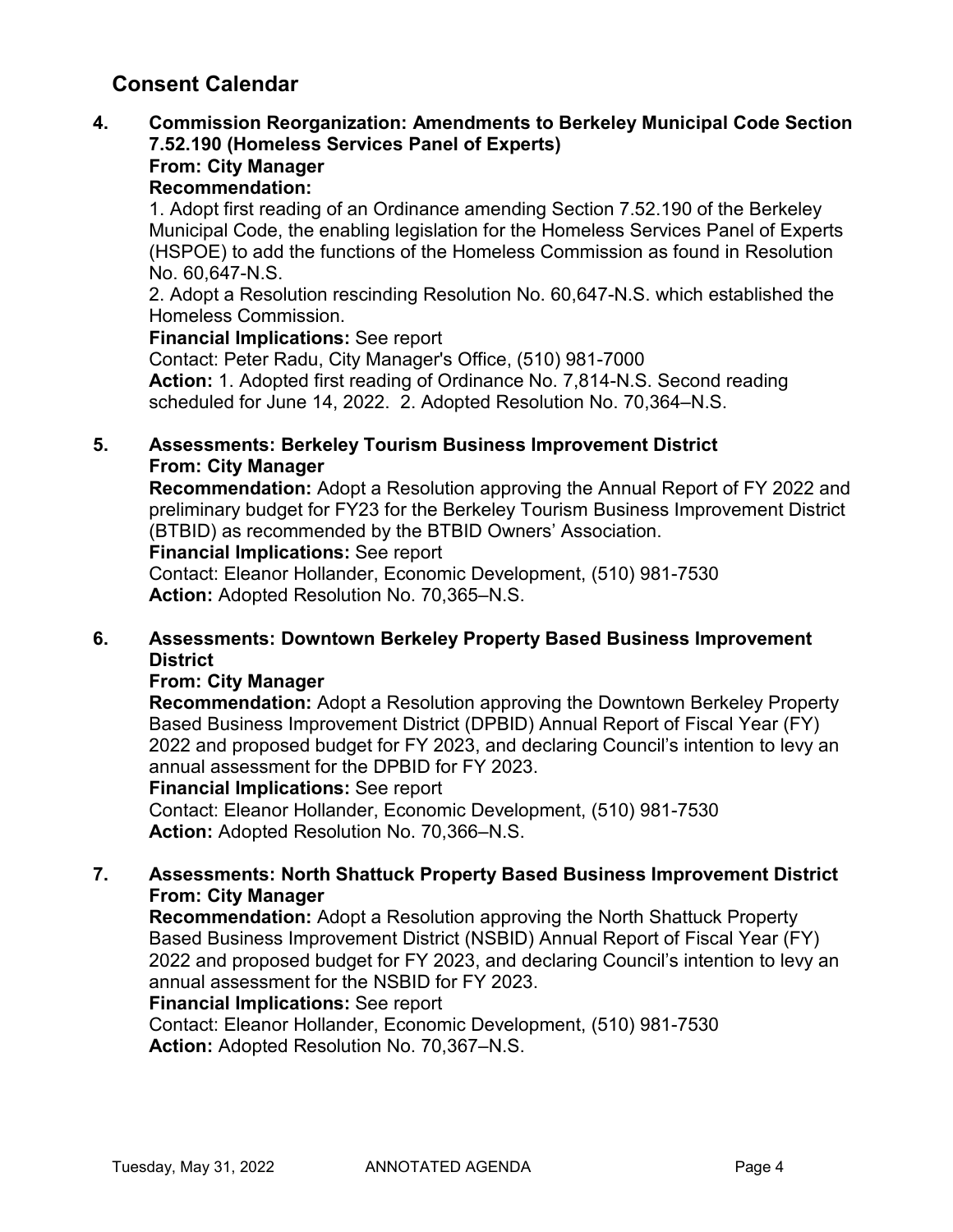**8. Assessments: Telegraph Property Based Business Improvement District From: City Manager**

**Recommendation:** Adopt a Resolution approving the Telegraph Property Based Business Improvement District (TBID) Annual Report of FY 2022 and proposed budget for FY 2023, and declaring Council's intention to levy an annual assessment for the TBID for FY 2023.

**Financial Implications:** See Report Contact: Eleanor Hollander, Economic Development, (510) 981-7530 **Action:** Adopted Resolution No. 70,368–N.S.

**9. Formal Bid Solicitations and Request for Proposals Scheduled for Possible Issuance After Council Approval on May 31, 2022 From: City Manager**

**Recommendation:** Approve the request for proposals or invitation for bids (attached to staff report) that will be, or are planned to be, issued upon final approval by the requesting department or division. All contracts over the City Manager's threshold will be returned to Council for final approval.

**Financial Implications:** Various Funds - \$535,000 Contact: Henry Oyekanmi, Finance, (510) 981-7300 **Action:** Approved recommendation.

**10. Notice of Appropriations Limit for Fiscal Year 2023 From: City Manager**

**Recommendation:** Adopt a Resolution providing notice that: 1) Council will adopt an appropriations limit for Fiscal Year 2023 at its meeting of June 28, 2022; and 2) the amount of the limit and the background material used in its calculation will be available for public review in the City Clerk's Office on or before June 13, 2022.

### **Financial Implications:** See report

Contact: Henry Oyekanmi, Finance, (510) 981-7300 **Action:** Adopted Resolution No. 70,369–N.S.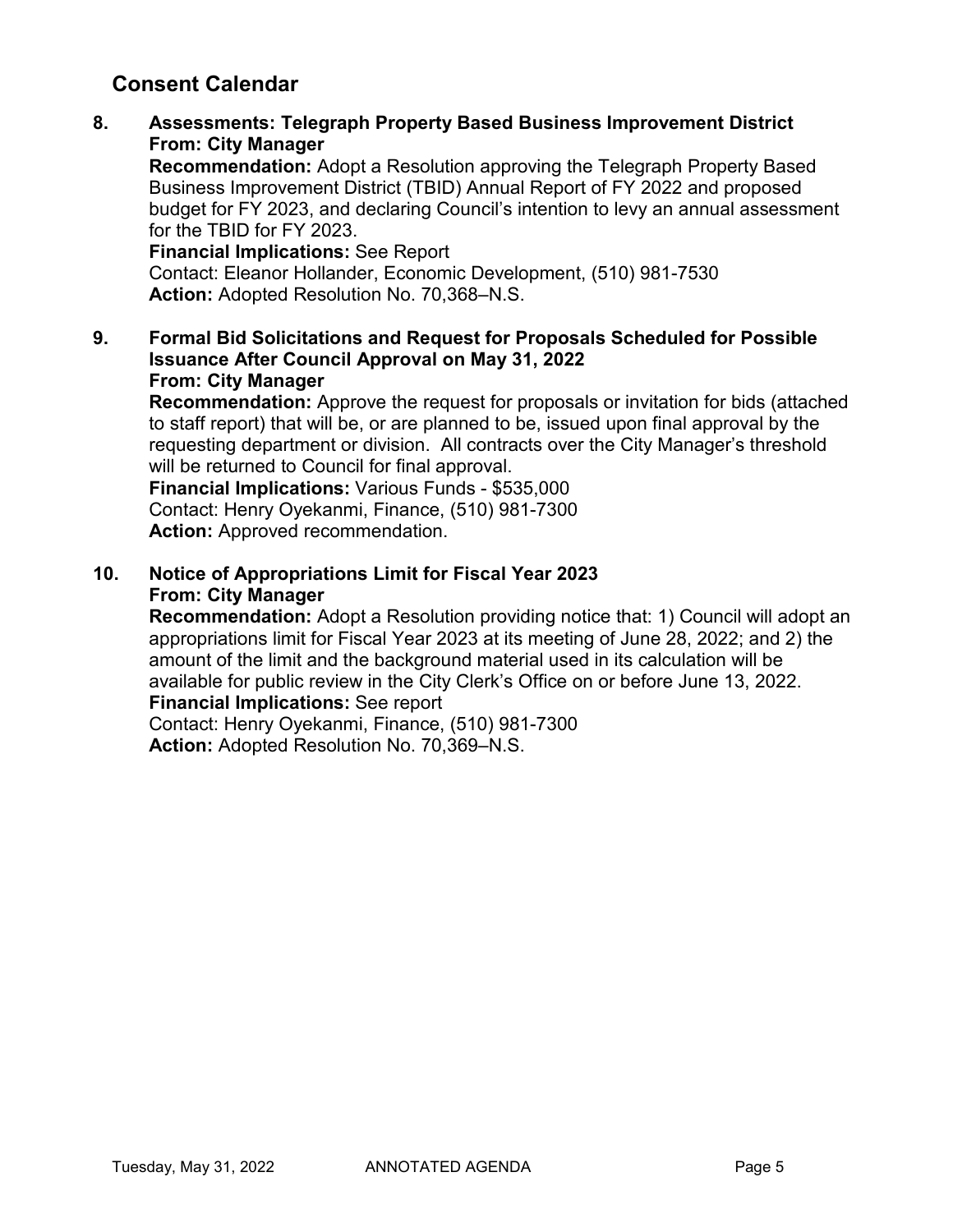# **11. Revenue Grant Agreements: Funding Support from Alameda County to Conduct Public Health Services**

### **From: City Manager**

**Recommendation:** Adopt four Resolutions authorizing the City Manager or her designee to submit grant agreements to Alameda County, to accept the grants, and execute any resultant revenue agreements and amendments to conduct public health promotion, protection, and prevention services for the following five revenue agreements:

1. Foster Care Program in the projected amount of \$93,187 for FY 2023.

2. Berkeley High School and Berkeley Technology Academy Health Center Programs in the projected amount of \$181,208 for FY 2023.

3. School Linked Health Services Program (Measure A Funding) in the projected amount of \$200,011 for FY 2023.

4. Tobacco Prevention Program in the projected amount of \$78,960 for FY 2023. **Financial Implications:** See report

Contact: Lisa Warhuus, Health, Housing, and Community Services, (510) 981-5400 **Action:** Adopted Resolution No. 70,370–N.S. (Foster Care); Resolution No. 70,371– N.S. (BHS & BTA), Resolution No. 70,372–N.S. (School Linked); and Resolution No. 70,373–N.S. (Tobacco Prevention).

### **12. Revenue Grant: Funding Support from Alameda County to Public Health Infrastructure Program**

### **From: City Manager**

**Recommendation:** Adopt a Resolution authorizing the City Manager or her designee to submit grant agreements to Alameda County, to accept the grant, and execute any resultant revenue agreements and amendments to conduct public health promotion, protection, and prevention services for the Public Health Infrastructure Program in the projected amount of \$32,080 for FY 2023.

### **Financial Implications:** See report

Contact: Lisa Warhuus, Health, Housing, and Community Services, (510) 981-5400 **Action:** Adopted Resolution No. 70,374–N.S.

# **13. Revenue Grant Agreements: Funding Support from Essential Access Health to Conduct Public Health Services**

### **From: City Manager**

**Recommendation:** Adopt a Resolution authorizing the City Manager or her designee to submit a grant application to Essential Access Health, to accept the grant, execute any resultant revenue agreement and amendment, and implement the projects and appropriation of funding for related expenses to conduct public health promotion, protection, and prevention services for the Essential Access Health revenue agreement in the projected amount of \$120,000 for April 1, 2022 to March 30, 2023.

### **Financial Implications:** See report

Contact: Lisa Warhuus, Health, Housing, and Community Services, (510) 981-5400 **Action:** Adopted Resolution No. 70,375–N.S.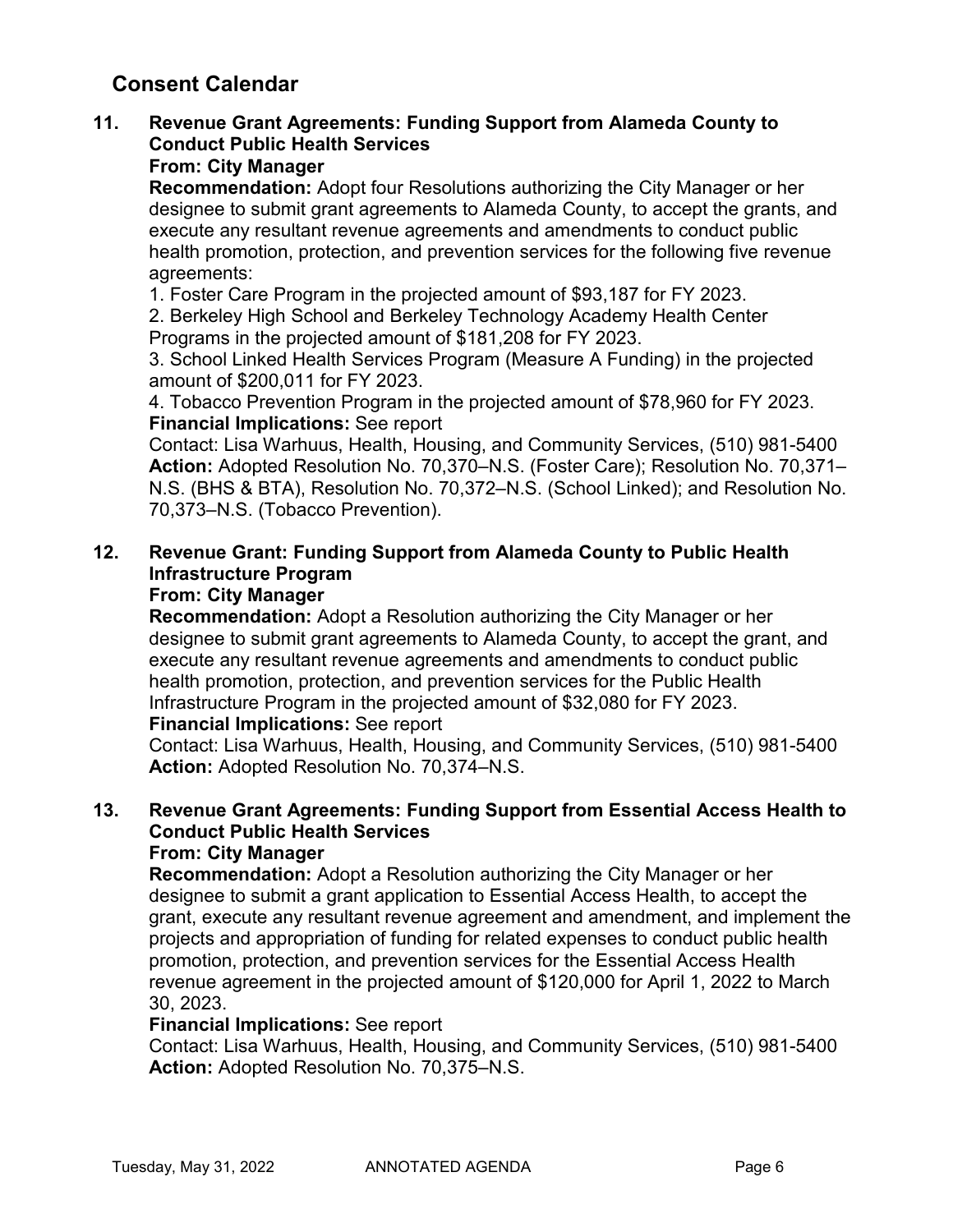# **14. Revenue Grant Agreements: Funding Support from the State of California to Conduct Public Health Services**

### **From: City Manager**

**Recommendation:** Adopt five Resolutions authorizing the City Manager or her designee to submit grant agreements to the State of California, to accept the grants, and execute any resultant revenue agreements and amendments to conduct public health promotion, protection, and prevention services for the following five revenue agreements:

1. Child Health and Disability Prevention (CHDP) Program, which includes Early Periodic Screening, Diagnosis and Treatment (EPSDT) and Health Care Program for Children in Foster Care (HCPCFC), in the projected amount of \$358,309 for FY 2023.

2. Maternal, Child and Adolescent Health (MCAH) Program, in the projected amount of \$381,147 for FY 2023.

3. Tobacco Trust Fund in the projected amount of \$300,000 in FY 2023.

4. Immunization Program: In the projected amount of \$1,185,901 for FY 2023.

5. Public Health Emergency Preparedness (PHEP)/Pandemic Flu/Cities Readiness Initiative (CRI) Program in the projected allocation of \$265,000 for FY 2023. **Financial Implications:** See report.

Contact: Lisa Warhuus, Health, Housing, and Community Services, (510) 981-5400 **Action:** Adopted Resolution No. 70,376–N.S. (CHDP); Resolution No. 70,377–N.S. (MCAH), Resolution No. 70,378–N.S. (Tobacco Trust Fund); Resolution No. 70,379– N.S. (Immunization); and Resolution No. 70,380–N.S. (PHEP).

# **15. Revenue Grant: Funding Support from the State of California for the Tuberculosis Control Program**

### **From: City Manager**

**Recommendation:** Adopt a Resolution authorizing the City Manager or her designee to submit grant agreements to the State of California, to accept the grant, and execute any resultant revenue agreements and amendments to conduct public health promotion, protection, and prevention services for the Tuberculosis Control Program in the projected amount of \$14,000 for FY 2023.

### **Financial Implications:** See report.

Contact: Lisa Warhuus, Health, Housing, and Community Services, (510) 981-5400 **Action:** Adopted Resolution No. 70,381–N.S.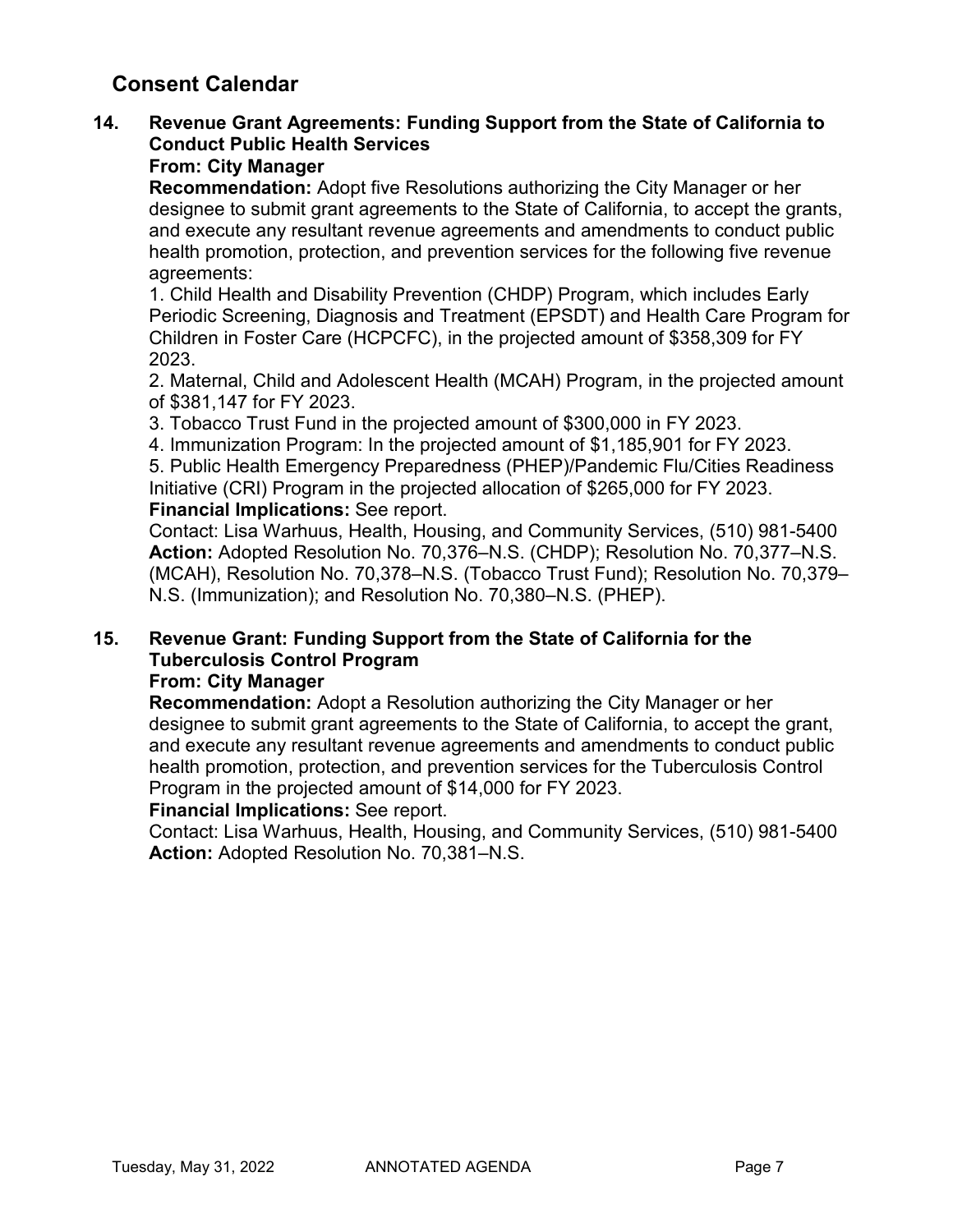# **16. Contract: Interior Motions for Health, Housing, and Community Services Public Health Division Furniture**

# **From: City Manager**

**Recommendation:** Adopt a Resolution authorizing the City Manager or her designee to execute a contract and any amendments or extensions with Interior Motions for new furniture for the Public Health Division offices. The contract will be in an amount not to exceed \$135,000 for the period April 1, 2022 through December 30, 2022.

#### **Financial Implications:** See report

Contact: Lisa Warhuus, Health, Housing, and Community Services, (510) 981-5400 **Action:** Adopted Resolution No. 70,382–N.S.

### **17. Expenditure Contract: California Mental Health Student Services Act Grant Funds for Berkeley Unified School District for Coordination and Provision of Mental Health Services**

### **From: City Manager**

**Recommendation:** Adopt a Resolution authorizing the City Manager or her designee to execute a contract with Berkeley Unified School District (BUSD) to transfer grant funds in the amount of \$2,267,355 requested for BUSD and received from the Mental Health Services Accountability and Oversight Commission (MHSAOC). These funds will be used by BUSD to coordinate and provide mental health staffing and services in BUSD in Fiscal Years 2022 through 2027.

#### **Financial Implications:** See report

Contact: Lisa Warhuus, Health, Housing, and Community Services, (510) 981-5400 **Action:** Adopted Resolution No. 70,383–N.S.

### **18. Approving Proposed Projects Anticipated to be paid for by the State's Road Maintenance and Rehabilitation Account (RMRA) Funds for FY2023 From: City Manager**

**Recommendation:** Adopt a Resolution approving a proposed list of projects that will utilize funding from the State of California's Road Maintenance and Rehabilitation Account, and authorize the City Manager to submit the proposed list to the California Transportation Commission.

#### **Financial Implications:** See report

Contact: Liam Garland, Public Works, (510) 981-6300 **Action:** Adopted Resolution No. 70,384–N.S.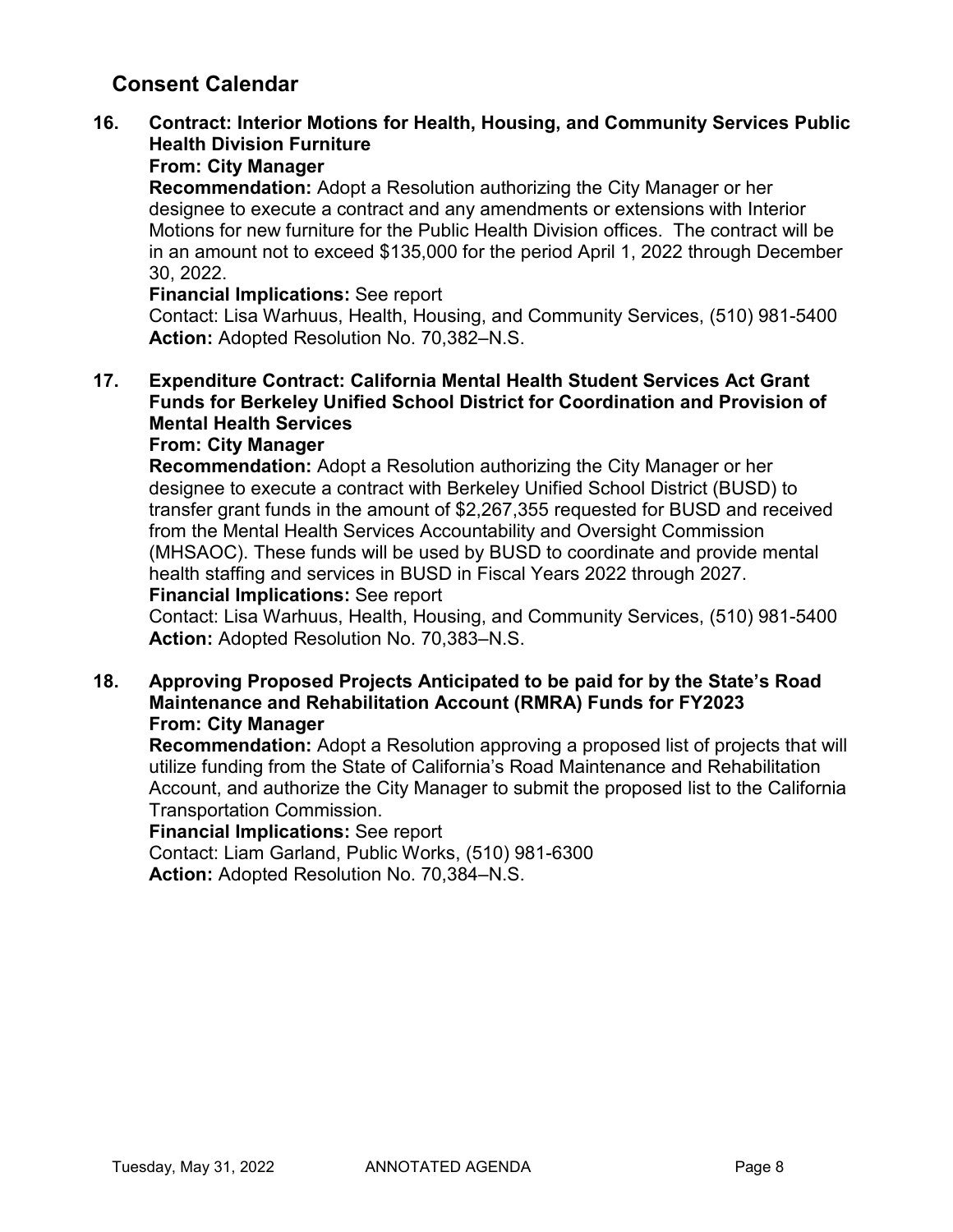# **19. Berkeley Strategic Transportation Plan Update and Grant Application Opportunities**

# **From: City Manager**

# **Recommendation:**

1. Adopt two Resolutions authorizing the City Manager to submit grant applications to the California Active Transportation Program, accept the grants awarded, and execute any resultant agreements and amendments.

2. Adopt a Resolution: a. Approving the Berkeley Strategic Transportation Plan Third Addendum. b. Authorizing the City Manager to submit unfunded Five-Year Priority Projects from the Berkeley Strategic Transportation Plan Third Addendum to the Alameda County Transportation Commission for funding through the County's Fiscal Year (FY) 2024 – FY 2028 Comprehensive Investment Plan. c. Authorizing the City Manager to execute agreements as needed for accepting the awarded grant funds. **Financial Implications:** See report

Contact: Liam Garland, Public Works, (510) 981-6300

**Action:** Adopted Resolution No. 70,385–N.S. (Safe Routes to School); Resolution No. 70,386–N.S. (Bicycle Boulevard Extension), Resolution No. 70,387–N.S. (BeST Plan), and Resolution No. 70,399-N.S. (Water Transportation/Ferry Project). Revisions in Supplemental Communications Packet #1 and #2 from the City Manager to increase dollar amounts and add grant projects.

### **20. Declaration of Intent – Fiscal Year 2023 Street Lighting Assessments From: City Manager**

**Recommendation:** Adopt two Resolutions granting the City Manager the authority to approve the Engineer's Reports; set a public hearing to be held before the Council of the City of Berkeley at its June 28, 2022 meeting; and authorize the City Clerk to publish a Notice of the Public Hearing for Fiscal Year 2023 Levy of Assessments for Berkeley Street Lighting Assessment District No. 1982-1 and Street Lighting Assessment District 2018.

### **Financial Implications:** See report

Contact: Liam Garland, Public Works, (510) 981-6300 **Action:** Adopted Resolution No. 70,388–N.S. (District No. 1982-1); and Resolution No. 70,389–N.S. (District 2018).

### **21. Contract: Nema Construction for FY 2022 Street Light Maintenance Project From: City Manager**

**Recommendation:** Adopt a Resolution approving plans and specifications for the Street Rehabilitation FY 2022 Project, Specification No. 22-11506-C; accepting the bid of the lowest responsive and responsible bidder, Nema Construction; and authorizing the City Manager to execute a contract and any amendments, extensions or other change orders until completion of the project, in accordance with the approved plans and specifications in an amount not to exceed \$428,950. **Financial Implications:** Street Light Assessment Fund - \$428,950 Contact: Liam Garland, Public Works, (510) 981-6300 **Action:** Adopted Resolution No. 70,390–N.S.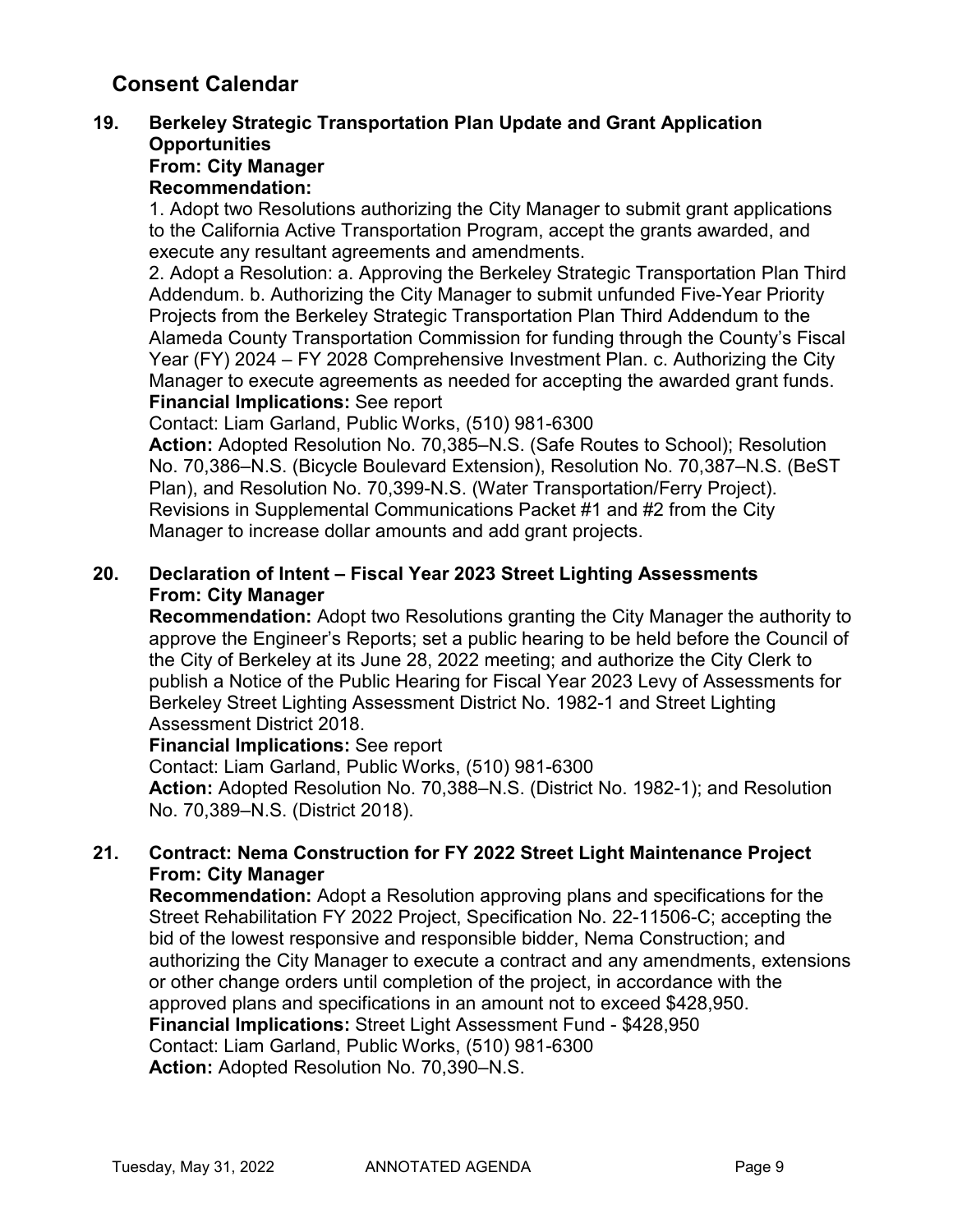# **22. Contract: Zanker Recycling for Construction and Demolition Materials Hauling, Sorting and Marketing Services**

### **From: City Manager**

**Recommendation:** Adopt a Resolution authorizing the City Manager to execute a contract and any amendments with Zanker Recycling LLC to provide construction and demolition materials hauling, sorting and marketing services for an initial fiveyear term commencing on July 1, 2022. The contract includes an option to extend for one five (5) year period for a maximum ten (10) year contract term and a total amount not to exceed \$21,551,718.

**Financial Implications:** Zero Waste Fund - \$21,551,718 Contact: Liam Garland, Public Works, (510) 981-6300 **Action:** Adopted Resolution No. 70,391–N.S.

### **23. Contract No. 102498-1 Amendment: TK Elevator for Elevator Maintenance and Repair Services**

### **From: City Manager**

**Recommendation:** Adopt a Resolution authorizing the City Manager to execute an Amendment to Contract No. 102498-1 with TK Elevator (formerly Thyssenkrupp Elevator) to increase the contract amount by \$500,000 for a total contract amount not to exceed \$1,640,000 and to extend the contract term through June 30, 2025. **Financial Implications:** Various Funds - \$500,000 Contact: Liam Garland, Public Works, (510) 981-6300 **Action:** Adopted Resolution No. 70,392–N.S.

#### **24. Contract No. 108037-1 Amendment: MSR Mechanical, LLC for on-call heating, ventilation and air conditioning services From: City Manager**

**Recommendation:** Adopt a Resolution authorizing the City Manager to execute an Amendment to Contract No. 108037-1, with MSR Mechanical LLC: to increase the contract amount by \$50,000 for a total contract amount not to exceed \$130,000; and to extend the contract term through June 30, 2024.

**Financial Implications:** Various Funds - \$50,000

Contact: Liam Garland, Public Works, (510) 981-6300

**Action:** Adopted Resolution No. 70,393–N.S.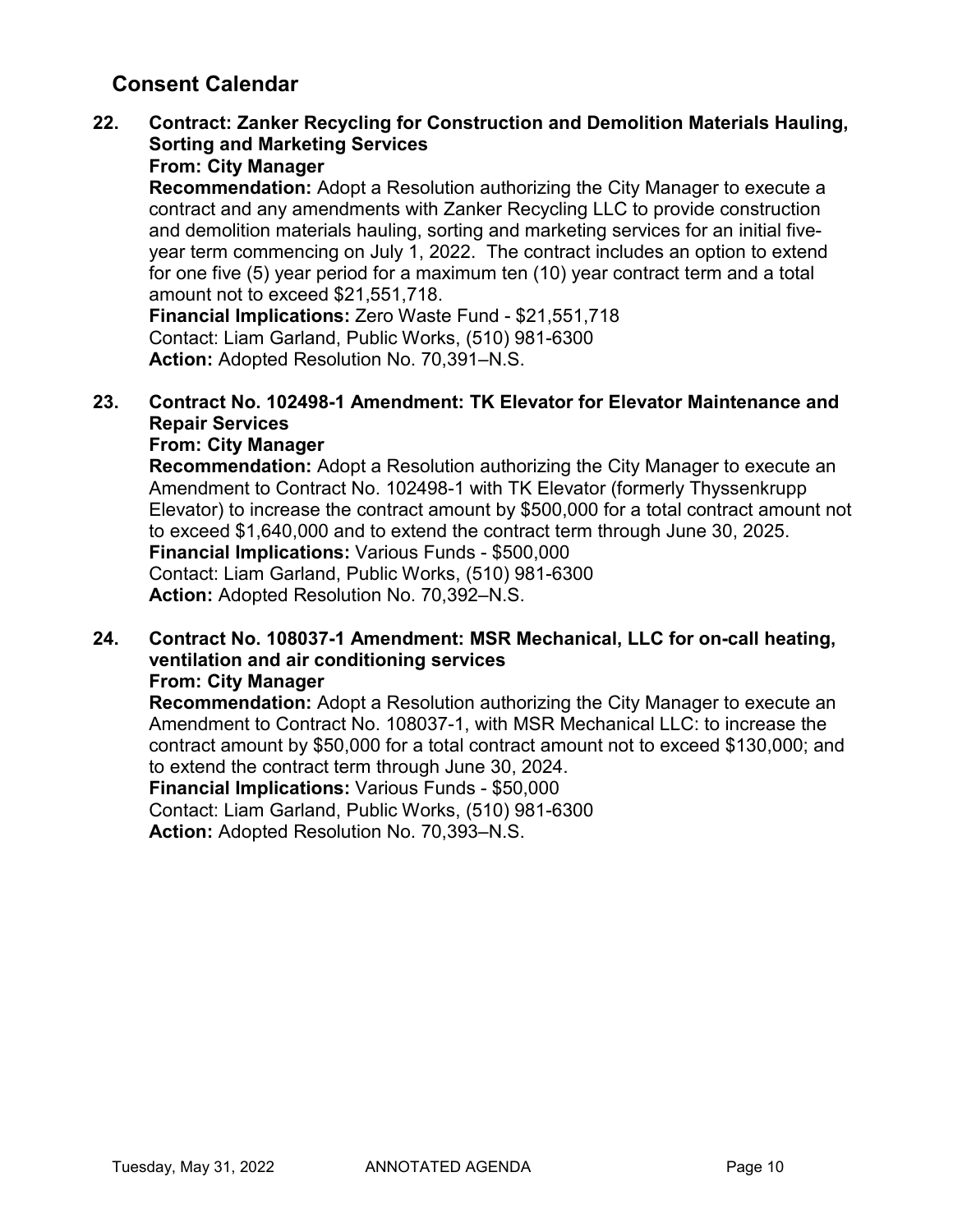### **25. Contract No. 31900031 Amendment: Downtown Streets Team for Expanded Services**

### **From: City Manager**

**Recommendation:** Adopt a Resolution authorizing the City Manager or designee to amend Contract No. 31900031 with Downtown Streets Team (DST) to: 1. Increase the contract by \$400,000 for a new not to exceed amount of \$1,675,304 and extend the contract term through December 31, 2023; and 2. Expand DST services to include the cleanup of litter and illegally dumped materials at encampment sites and adjacent neighborhoods throughout the City of Berkeley as needed; and 3. Negotiate new pricing, contract terms, and scope of services in support of the Clean Cities Program for the continuation of leaf and litter removal, graffiti abatement, and poster removal services for various commercial districts in Fiscal Year 2024. **Financial Implications:** Various Funds - \$400,000 Contact: Liam Garland, Public Works, (510) 981-6300

**Action:** Adopted Resolution No. 70,394–N.S.

#### **26. Contract No. 32000246 Amendment: CF Contracting, Inc. for Sacramento Complete Streets Improvements Project From: City Manager**

**Recommendation:** Adopt a Resolution authorizing the City Manager to execute an amendment to Contract No. 32000246 with CF Contracting, Inc. for work on the Sacramento Complete Streets Improvement Project ("Project"), Specification No.20- 11379-C, increasing the contract amount by \$250,000 for an amended total not to exceed \$2,725,200.

**Financial Implications:** Measure BB Fund - \$250,000 Contact: Liam Garland, Public Works, (510) 981-6300 **Action:** Adopted Resolution No. 70,395–N.S.

### **27. Purchase Order: Papé Machinery, Inc. for the completed rebuild and repair of Zero Waste Division's John Deere Wheel Loader, Unit No. 6505 From: City Manager**

**Recommendation:** Adopt a Resolution authorizing the City Manager to execute a purchase order with Papé Machinery, Inc. for the completed rebuild, major component replacement and repair of Zero Waste Division's John Deere Wheel Loader, Unit No. 6505, in an amount not to exceed \$345,188. **Financial Implications:** Equipment Maintenance Fund - \$345,188 Contact: Liam Garland, Public Works, (510) 981-6300 **Action:** Adopted Resolution No. 70,396–N.S.

#### **28. Authorization for Additional Civic Arts Commission Meeting in 2022 From: Civic Arts Commission Recommendation:** Adopt a Resolution for one additional meeting of the Civic Arts Commission in 2022. **Financial Implications:** None Contact: Jennifer Lovvorn, Commission Secretary, (510) 981-7530 **Action:** Adopted Resolution No. 70,397–N.S.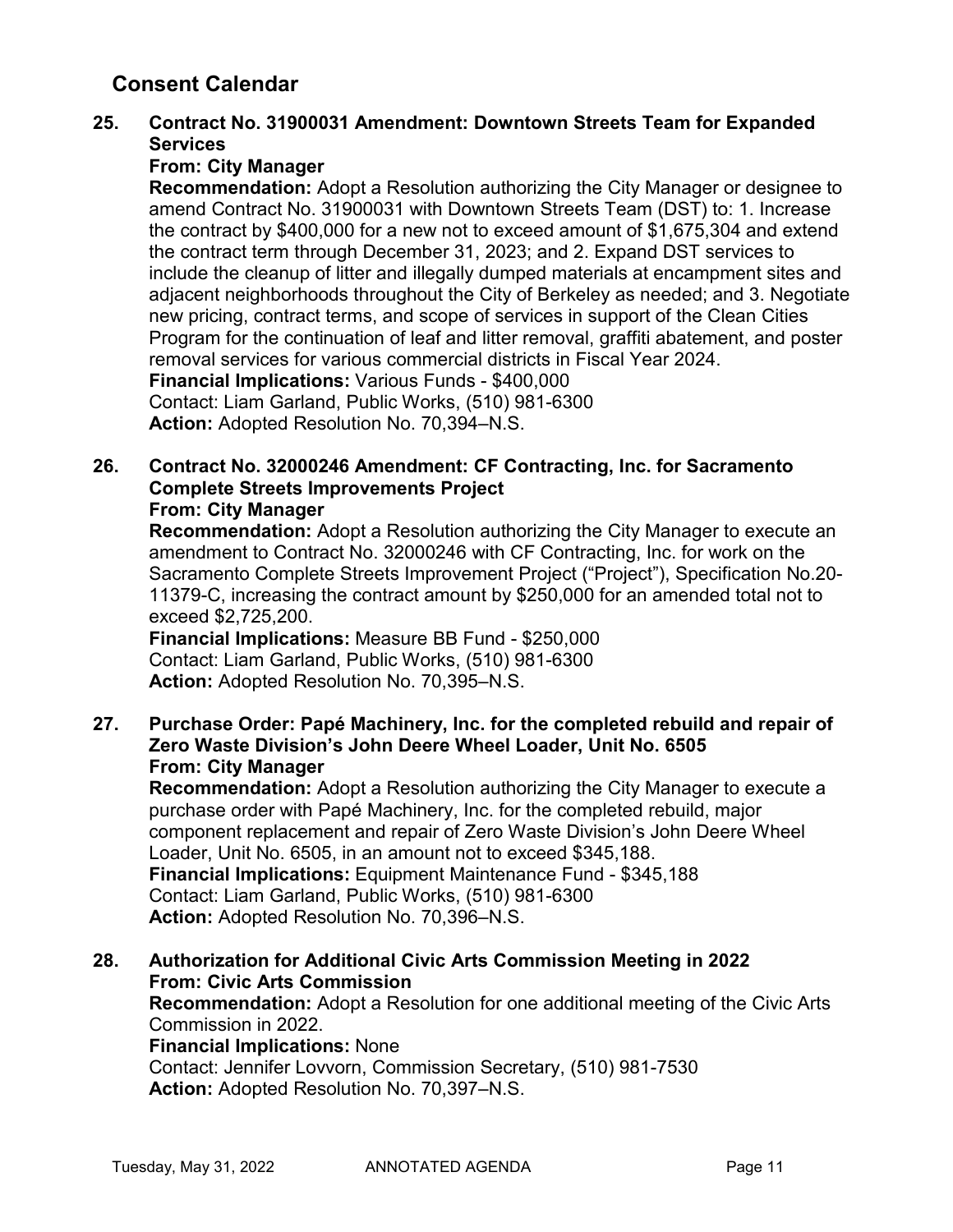**29. Arts Commission Budget Referral: Festival Grants Budget Allocation From: Civic Arts Commission Recommendation:** Refer to the City's Budget Process for Fiscal Year 2023 an increased budget allocation of \$41,685 for Festival Grants to bring the allocation for these grants to \$200,000 annually beginning in Fiscal Year 2023. **Financial Implications:** See Report Contact: Jennifer Lovvorn, Commission Secretary, (510) 981-7530 **Action:** Approved recommendation.

# **Council Consent Items**

**30. Budget Referral: Small Business Rental and Legal Support From: Mayor Arreguin (Author), Councilmember Robinson (Co-Sponsor), Councilmember Hahn (Co-Sponsor), Councilmember Harrison (Co-Sponsor) Recommendation:** Refer to the Fiscal Year 2023 Budget Process and the City Manager, \$1,000,000 from American Rescue Plan Act (ARPA) funding to launch a needs-based grant program for Berkeley-based small businesses (under 50 employees) to provide supplemental assistance to cover outstanding commercial rent debt and to fund legal assistance to small businesses. The City Manager shall create the criteria and formula to distribute the funds as described in the report. **Financial Implications:** American Rescue Plan Act - \$1,000,000 Contact: Jesse Arreguin, Mayor, (510) 981-7100 **Action:** Approved recommendation.

#### **31. Budget Referral: Ceasefire Program Staffing From: Councilmember Taplin (Author) Recommendation:** Refer \$1,000,000 (\$1M) to the budget process to provide full staffing for a Berkeley Ceasefire program. **Financial Implications:** General Fund - \$1,000,000 Contact: Terry Taplin, Councilmember, District 2, (510) 981-7120 **Action:** Councilmember Wengraf added as a co-sponsor. Approved recommendation.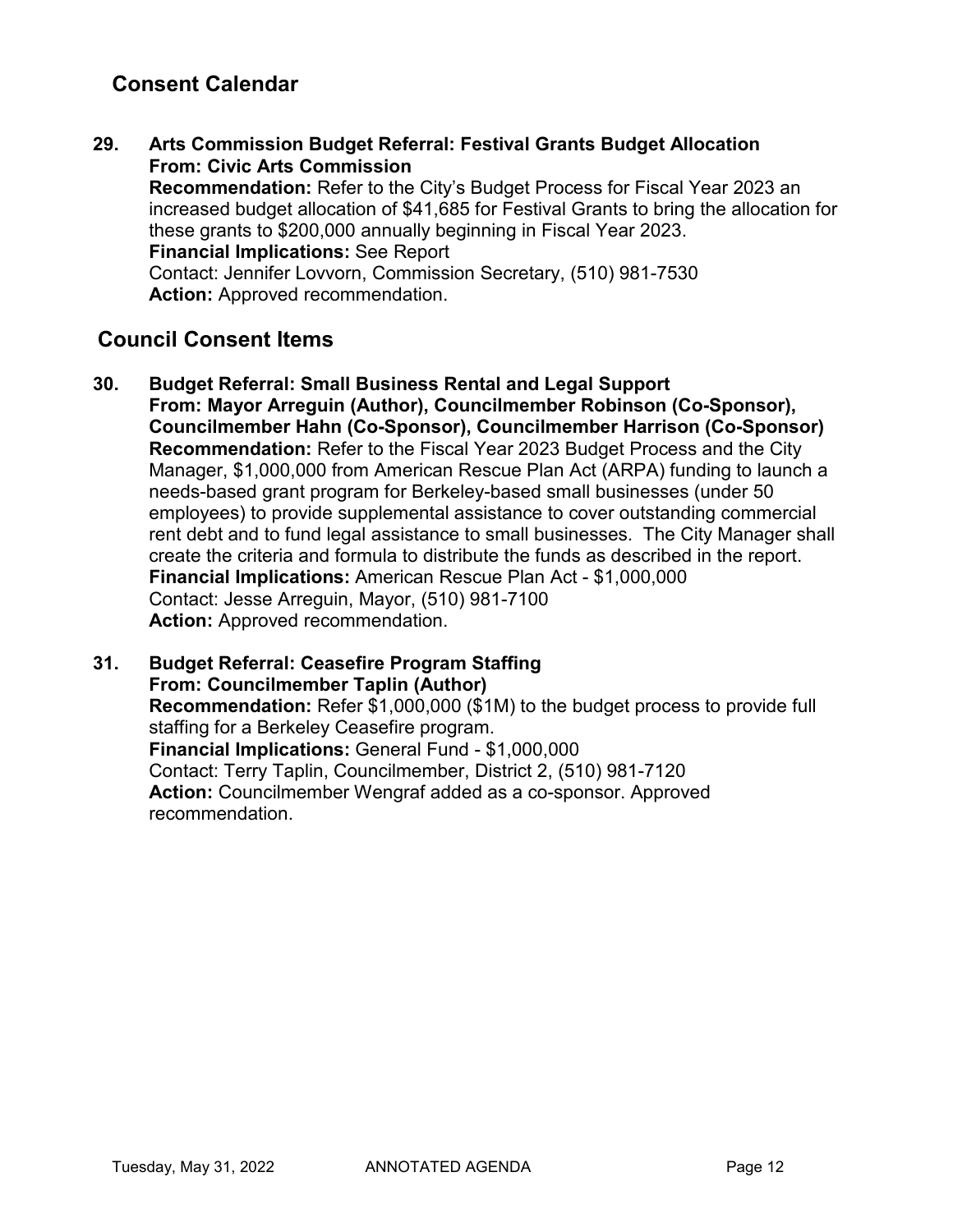# **Council Consent Items**

**32. Budget Referral: Fund Mental Health Wellness Support and Services Coordinator at the Berkeley High School Health Center From: Councilmember Harrison (Author), Councilmember Hahn (Co-Sponsor) Recommendation:** Refer to the FY 23 and FY 24 Annual Budget Process \$350,000 to provide a coordinator position to deliver mental health wellness support and services to the City-run Berkeley High School (BHS) Mental Health Center, and to expand services and training as appropriate, consistent with the May 5, 2022 Council action to reimagine public safety. This includes: 1. Counseling services for students experiencing depression, anxiety, self-harm, suicidal ideations, etc.; 2. Teacher training for mental health awareness; 3. Facilitator/support resources to assist with coordination and scheduling of services.

**Financial Implications:** General Fund - \$350,000 Contact: Kate Harrison, Councilmember, District 4, (510) 981-7140 **Action:** Approved recommendation.

**33. Budget Referral: Fund Additional HHCS Community Development Project Coordinator Position to Assist with Workforce Standards and Enforcement From: Councilmember Harrison (Author)**

**Recommendation:** Refer to the FY 23 and FY 24 Annual Budget Process approximately \$104,863 in General Funds with additional benefits to hire another Community Development Project Coordinator in the Health, Housing and Community Services (HHCS) Department to assist with enforcement of existing and prospective labor laws and regulations.

**Financial Implications:** General Fund - \$104,863 Contact: Kate Harrison, Councilmember, District 4, (510) 981-7140 **Action:** Approved recommendation.

**34. Support for SB-1076 Lead-based paint (Archuleta) From: Councilmember Wengraf (Author), Councilmember Taplin (Co-Sponsor), Councilmember Hahn (Co-Sponsor) Recommendation:** Send a letter of support to Senator Archuleta for his proposed legislation: SB-1076 Lead-based paint, with a copy to Nancy Skinner. **Financial Implications:** Staff time Contact: Susan Wengraf, Councilmember, District 6, (510) 981-7160 **Action:** Approved recommendation.

**35. Budget Referral: Purchase of Electric Bicycles for City Use From: Councilmember Robinson (Author), Councilmember Harrison (Co-Sponsor), Councilmember Hahn (Co-Sponsor) Recommendation:** Refer \$25,000 to the FY 2023-2024 budget process to purchase electric bicycles, electric cargo bicycles, and any related safety, storage, or security equipment for use by employees on City business. **Financial Implications:** General Fund - \$25,000 Contact: Rigel Robinson, Councilmember, District 7, (510) 981-7170 **Action:** Approved recommendation.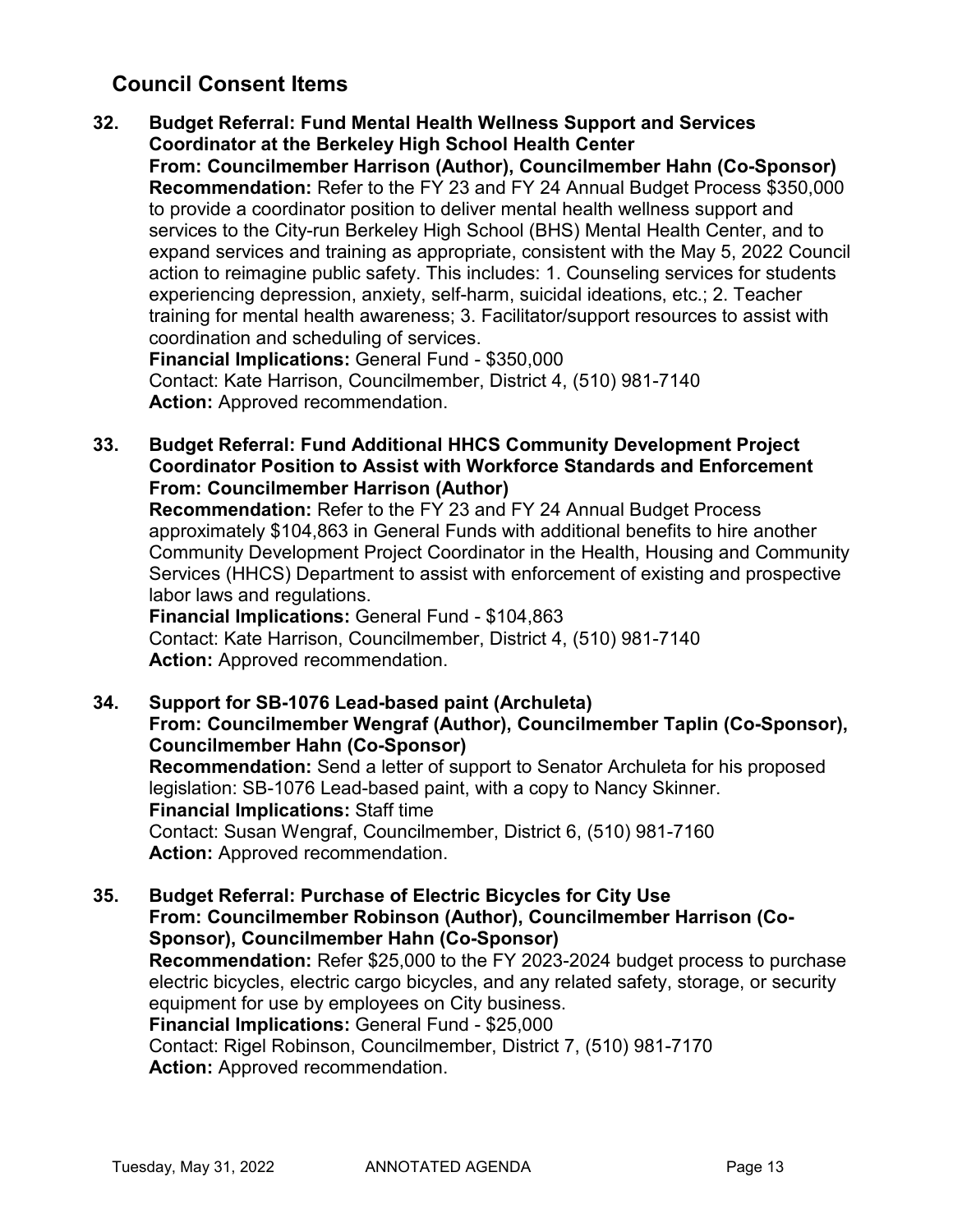# **Action Calendar – Public Hearings**

**36. Updating Published Charges: Mental Health Clinical Services From: City Manager Recommendation:** Conduct a Public Hearing and, upon conclusion, adopt a Resolution establishing Published Charges for Mental Health Clinical Services for Fiscal Year 2022. Published Charges are effective July 1, 2021. **Financial Implications:** See report. Contact: Lisa Warhuus, Health, Housing, and Community Services, (510) 981-5400

**Public Testimony:** The Mayor opened the public hearing. 1 speaker. M/S/C (Arreguin/Robinson) to close the public hearing. **Vote:** Ayes – Kesarwani, Taplin, Bartlett, Hahn, Wengraf, Robinson, Droste, Arreguin; Noes – None; Abstain – None; Absent – Harrison.

**Action:** M/S/C (Arreguin/Robinson) to adopt Resolution No. 70,398–N.S. **Vote:** Ayes – Kesarwani, Taplin, Bartlett, Hahn, Wengraf, Robinson, Droste, Arreguin; Noes – None; Abstain – None; Absent – Harrison.

Recess 7:38 p.m. – 7:49 p.m.

# **Action Calendar – New Business**

**37. Discussion and Direction Regarding Vision 2050 Program Plan and Potential Ballot Measures for the November 8, 2022 General Municipal Election From: City Manager**

**Recommendation:** Discuss the results of the recent community survey; provide direction to the City Manager on whether to continue working towards placing measure(s) on the November ballot, and, if so, the type of and dollar amounts for revenue measures; and provide input on the Vision 2050 Program Plan. **Financial Implications:** See report

Contact: Paul Buddenhagen, City Manager's Office, (510) 981-7000 **Action:** 17 speakers. M/S/C (Hahn/Taplin) to approve the direction in Supplemental Communications Packet #2 from Mayor Arreguin as written below.

The City Council directs the City Manager and City Attorney to prepare a package of infrastructure revenue measures to submit to the November 2022 ballot modeled after Option #2 in the staff report (Two Measures) with the following details:

### Parcel Tax for Streets

- *A parcel tax of \$0.30 per building square foot, raising approximately \$28 million annually, to improve streets and traffic safety (Program Plan's Outcome 1).*
- *Provide the costs to voters of a lower parcel tax amount.*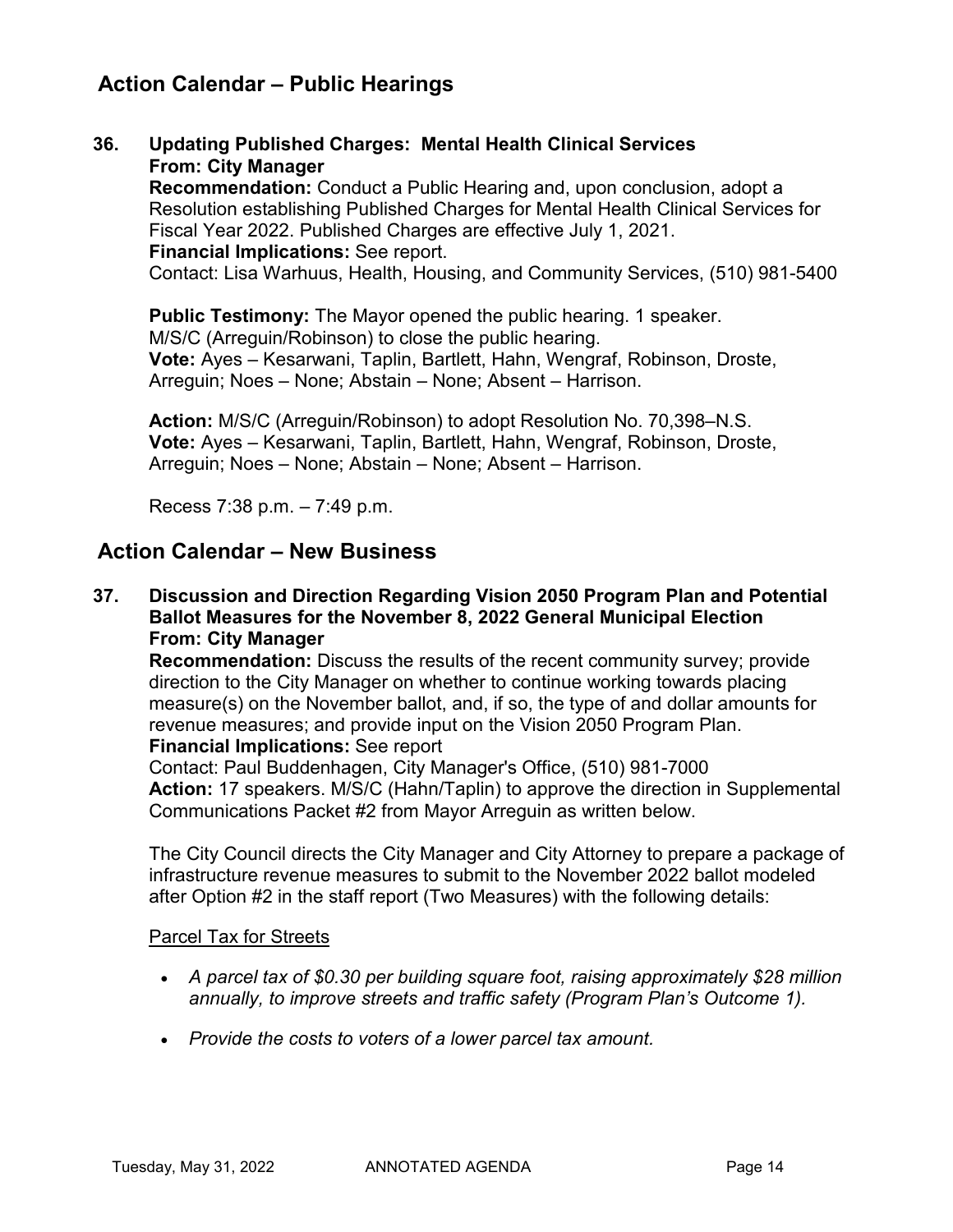# **Action Calendar**

*A parcel tax should:*

- *Focus on safe, attractive, green, and sustainable streets, funding improved streetscapes including rehabilitation of failed streets, maintenance and resurfacing, pedestrian/bike/transit improvements, and streetscape/landscape improvements made alongside repaving projects and projects unassociated with paving.*
- *Be time limited for a period of 14 years. Any extension after that period would require reauthorization by the voters.*
- Include advisory language in the ballot measure requesting that the City Council *make an annual commitment of General Fund revenues to maintain a minimum level of funding to ensure that the city's pavement condition does not decline, revenues/economic conditions permitting.*
- *Include an exemption for low-income homeowners*
- *Research whether the City can impose a split roll rate for residential and commercial properties, with the residential tax rate being lower.*
- *Advance equitable mobility by directing staff to follow adopted City policies and plans in developing the Vision 2050 Program Plan, choosing projects, and allocating funds.*
- *Direct staff to revise the Program Plan to specify the funding percentages/amounts that will be used for various parcel tax goals. Council should review and adopt the Program Plan prior to the November vote.*

*The Plan could be revised to outline allocations in various ways, for instance:*

- o *street rehabilitation of failed streets,*
- o *street maintenance/resurfacing,*
- o *ped/bike/transit improvements made alongside repaving projects,*
- o *ped/bike safety and transit improvements unassociated with paving, and*
- o *sidewalks.*

*With respect to bicycle and pedestrian improvements, consider 10-year goal to at least build the Low-Stress Bikeway Network and implement pedestrian plan priority street segment recommendations.*

#### General Obligation Bond for Housing and Other Infrastructure

• *A \$300 Million dollar general obligation bond to finance affordable housing production and preservation, and other infrastructure needs with the following allocation:*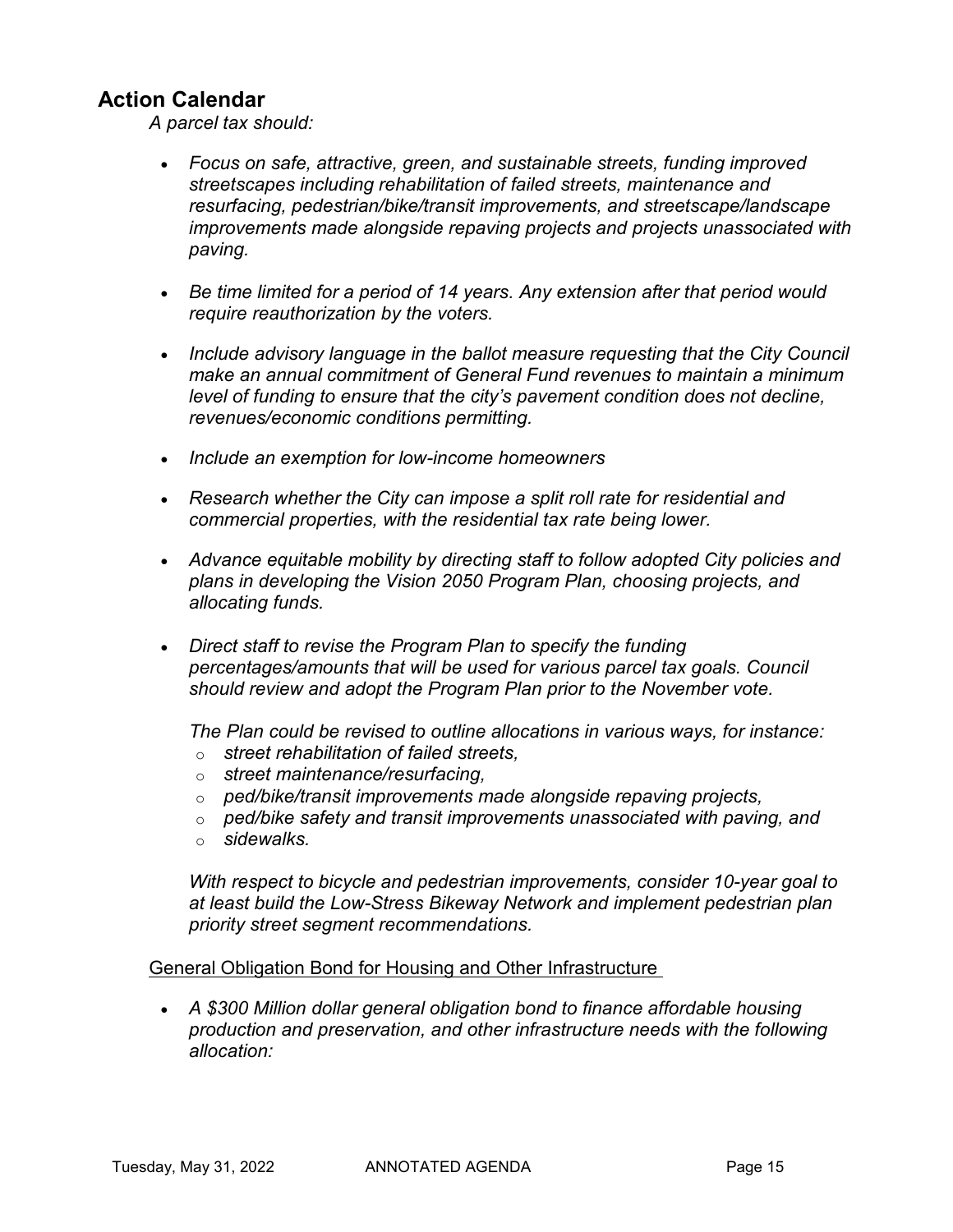# **Action Calendar**

- o *\$150 Million for affordable housing production and preservation including housing for seniors, persons with disabilities, low-income families and persons experiencing homelessness.*
- o *\$150 Million to improve resilience to climate change, wildfire prevention and protection, and to improve other public infrastructure (Program Plan's Outcomes 2, 3, and 4); request more definition of the types of projects that could be funded by this bond.*

#### Direction for Both Measures

- *Both measures should include references to the use of the Vision 2050 Program Plan and adopted City Plans and policies as guidance for the allocation of streets and infrastructure funding.*
- *Both measures should assess taxes on commercial parking garages including them in the building square footage taxable.*
- *Oversight by the new Transportation & Infrastructure Commission, Parks Commission (as needed) and Housing Advisory Commission (on housing funds), who will make recommendations on the annual paving plan, on infrastructure expenditures and housing allocations. The Commissions will also ensure on an annual basis that tax and bond proceeds are spent consistent with the purposes of the measures and produce reports outlining its review of expenditures.*

*Annual independent audits to ensure that funds are spent consistent with the purposes of the measure.*

Additional requests for information related to options for oversight, process for determining priority of projects/repairs, and the funds dedicated to climate goals.

**Vote:** Ayes – Kesarwani, Taplin, Bartlett, Hahn, Wengraf, Robinson, Droste, Arreguin; Noes – None; Abstain – None; Absent – Harrison.

# **38. City Council Comments on the FY 2023 and FY 2024 Proposed Biennial Budget and Capital Improvement Program**

### **From: City Manager**

**Recommendation:** Provide comments on the FY 2023 and FY 2024 Proposed Biennial Budget and Capital Improvement Program.

#### **Financial Implications:** See report

Contact: Sharon Friedrichsen, Budget Manager, (510) 981-7000 **Action:** M/S/C (Arreguin/Hahn) to continue Item 38, including Supplemental material from City Manager in Supplemental Communications Packet #2 to June 14, 2022. **Vote:** Ayes – Kesarwani, Taplin, Bartlett, Hahn, Wengraf, Robinson, Droste, Arreguin; Noes – None; Abstain – None; Absent – Harrison.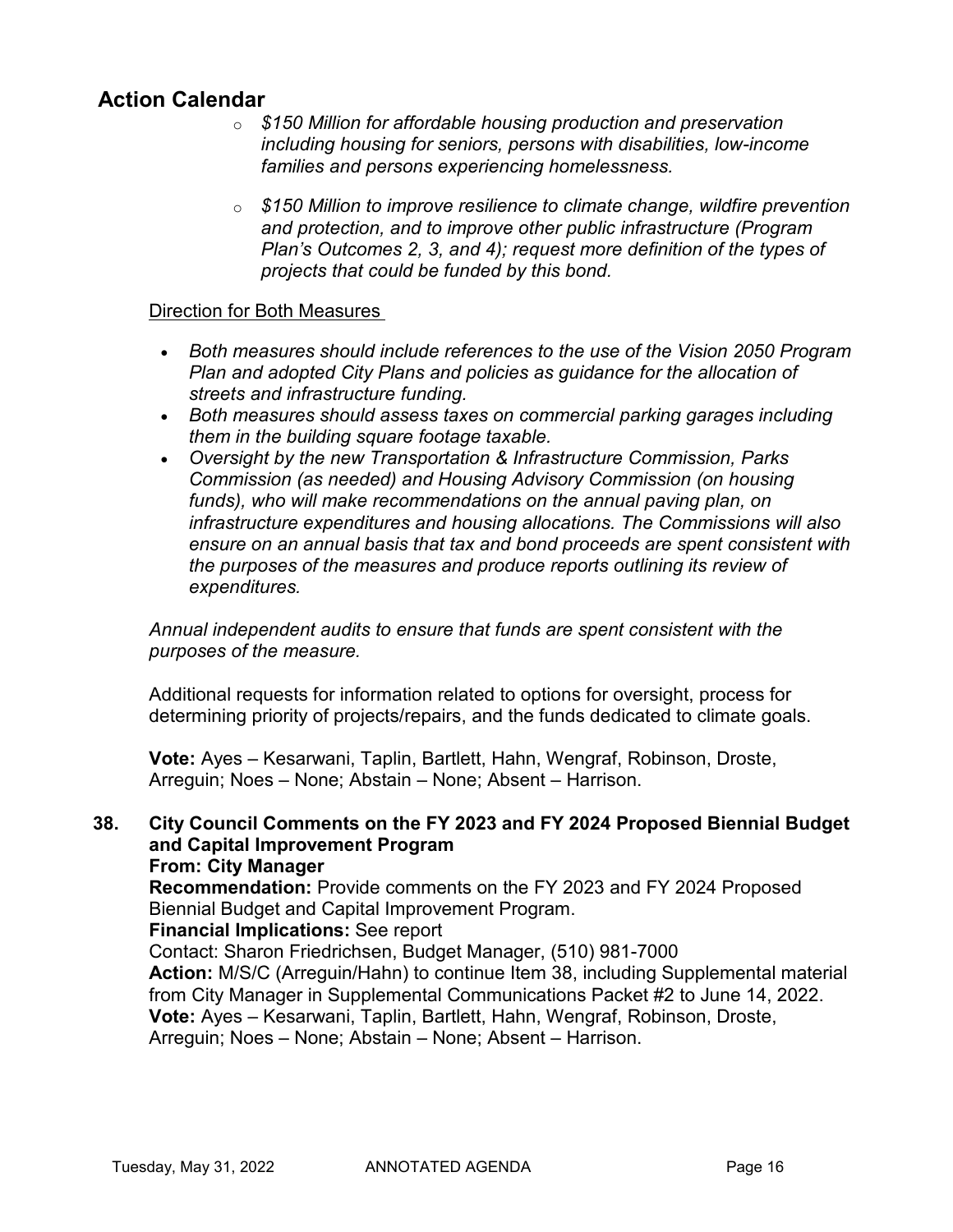# **Council Action Items**

**39. Referral to the Facilities, Infrastructure, Transportation, Environment & Sustainability Policy Committee Policy Committee to Consider Strategies and Make Recommendations to Council and Staff to Ensure Potential Infrastructure Bond Expenditure Is Consistent With Climate Action Goals and Other Environmental Policies** *(Reviewed by the Facilities, Infrastructure, Transportation, Environment & Sustainability Committee)*

**From: Councilmember Harrison (Author)**

**Recommendation:** Refer to the Facilities, Infrastructure, Transportation, Environment & Sustainability (FITES) Policy Committee Policy Committee to consider strategies and make recommendations to the Council and staff to ensure that potential infrastructure bond is consistent with Climate Action goals and other environmental policies.

*Policy Committee Recommendation: Send the enclosed non-binding recommendations to Council with a qualified positive recommendation and support for Staff's ongoing work to establish public-facing metrics to measure projected and actual outcomes around potential bond projects that support Climate Action goals and other environmental policies.* 

**Financial Implications:** See report

Contact: Kate Harrison, Councilmember, District 4, (510) 981-7140 **Action:** Moved to Consent Calendar. Approved the recommendation of the Facilities, Infrastructure, Transportation, Environment & Sustainability Committee.

### **Information Reports**

**40. Referral Response: Further Supporting Worker Cooperatives From: City Manager**

Contact: Eleanor Hollander, Economic Development, (510) 981-7530 **Action:** Received and filed.

**41. On-Call Energy Efficiency Services Contracts through On-Bill Financing From: City Manager**

Contact: Alene Pearson, Planning and Development, (510) 981-7400 **Action:** Received and filed.

# **Public Comment – Items Not Listed on the Agenda -** 3 speakers.

### **Adjournment**

Adjourned at 11:00 p.m.

### **Communications**

#### **Soft-Story Seismic Retrofit**

1. Todd Andrew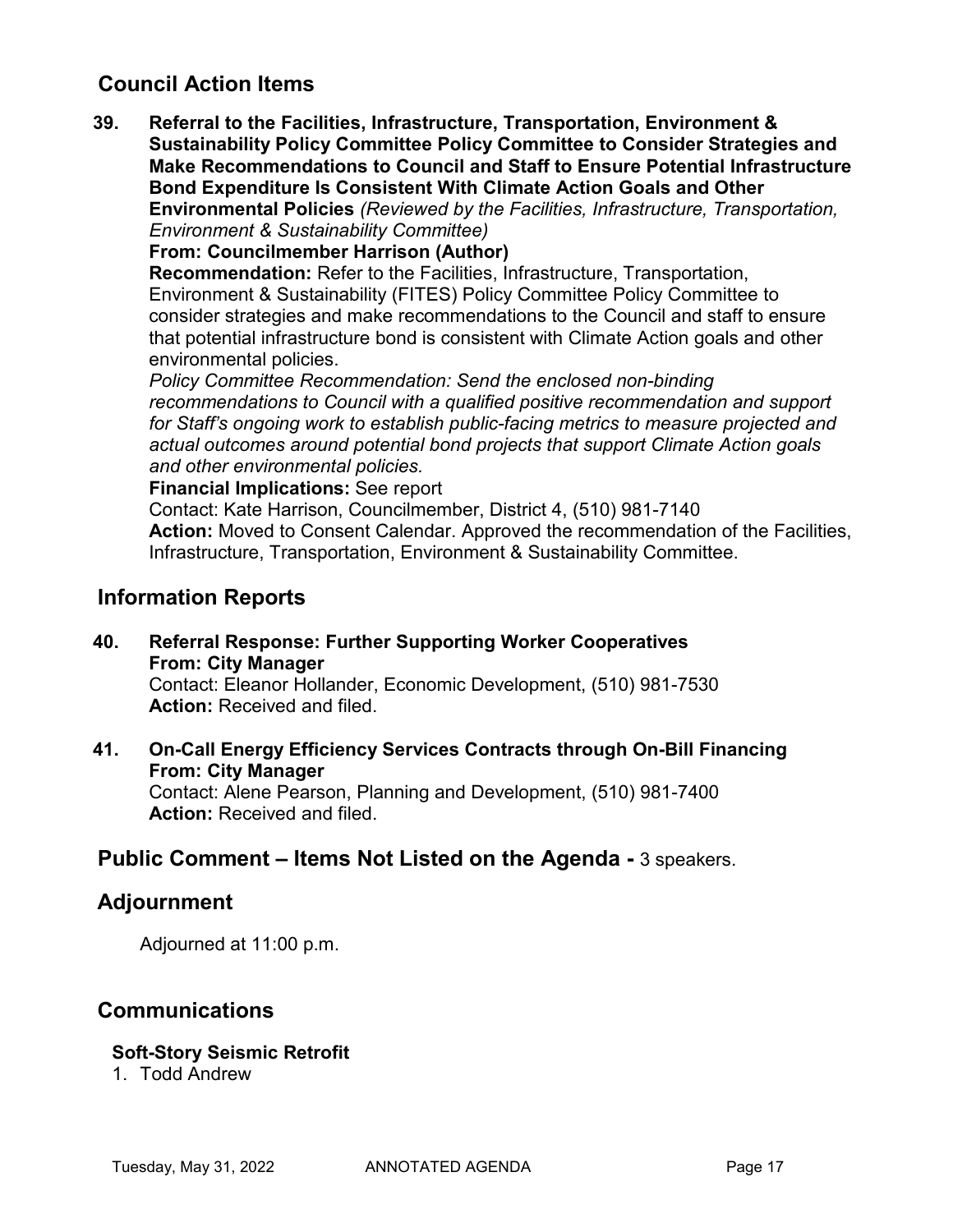#### **Revitalizing Downtown Berkeley**

2. Steven Schuyler

#### **Unfreeze Vacant Positions at the Berkeley Police Department**

- 3. Kaht Dorward and Edward Cohen
- 4. Rachel Bradley
- 5. Tom Miller

#### **Hopkins Corridor**

- 6. S. Omowale Fowles
- 7. Octavia
- 8. Margot Smith
- 9. Kaellyn Moss
- 10.Sally Nelson

#### **May is Mental Health Awareness Month**

11.Mental Health Commission

#### **Brown Act Complaint**

12.Thomas Lord (2)

#### **ADA vs. Council Practice**

13.Thomas Lord

### **City Code Regarding Tenants Rights**

14.Jay Shawl

### **Decriminalize Entheogenic Plants**

15.Shannon Lavelle

### **Tenant Opportunity to Purchase Act (TOPA)**

16.Lynda Winslow

### **Rodeway Inn (Adobe Services)**

17.Sylvia

### **People's Park**

18.Rin Lopez 19.Chimey Lee

### **Mountain Biking Destroying Wildlife Habitat**

20.Mike Vandeman

### **Homelessness and Encampments**

21.Jahlee Arakaki (2)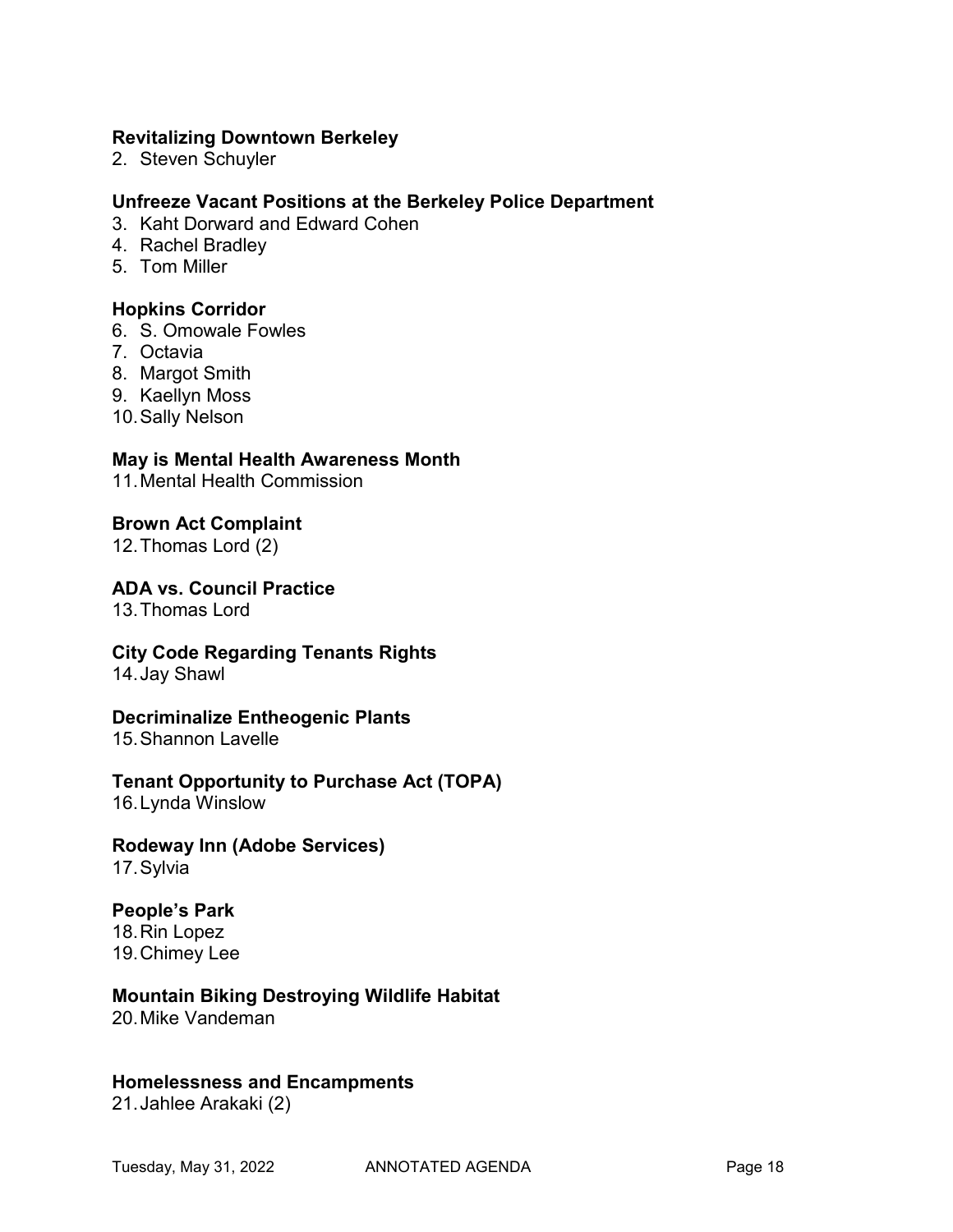22.S. Omowale Fowles

**COVID-19** 23.Todd Andrew

**Chavez Park** 24.Michele Bernal

**California Theatre** 25.Alexa Wilkie

**Conflict of Interest Reports** 26.Margot Smith

**Train Horns** 27.Lauren Parsons

# **Supplemental Communications and Reports 1**

**Item #19: Berkeley Strategic Transportation Plan Update and Grant Application Opportunities**

28.Revised material, submitted by the Public Works Department

**Item #37: Discussion and Direction Regarding Vision 2050 Program Plan and Potential Ballot Measures for the November 8, 2022 General Municipal Election** 29.Jeffrey Heller 30.Tawny Reynolds

**Item #38: City Council Comments on the FY 2023 and FY 2024 Propose Biennial Budget and Capital Improvement Program**

31.Xandra Castleton 32.Sonia Caltvedt 33.Nina Boeddeker 34.Amy Young

**Item 39: Referral to the Facilities, Infrastructure, Transportation, Environment & Sustainability Policy Committee Policy Committee to Consider Strategies and Make Recommendations to Council and Staff to Ensure Potential Infrastructure Bond Expenditure Is Consistent With Climate Action Goals and Other Environmental Policies** 35.Tawny Reynolds

# **Supplemental Communications and Reports 2**

### **Item #19: Berkeley Strategic Transportation Plan Update and Grant Application Opportunities**

36.Revised material, submitted by Public Works